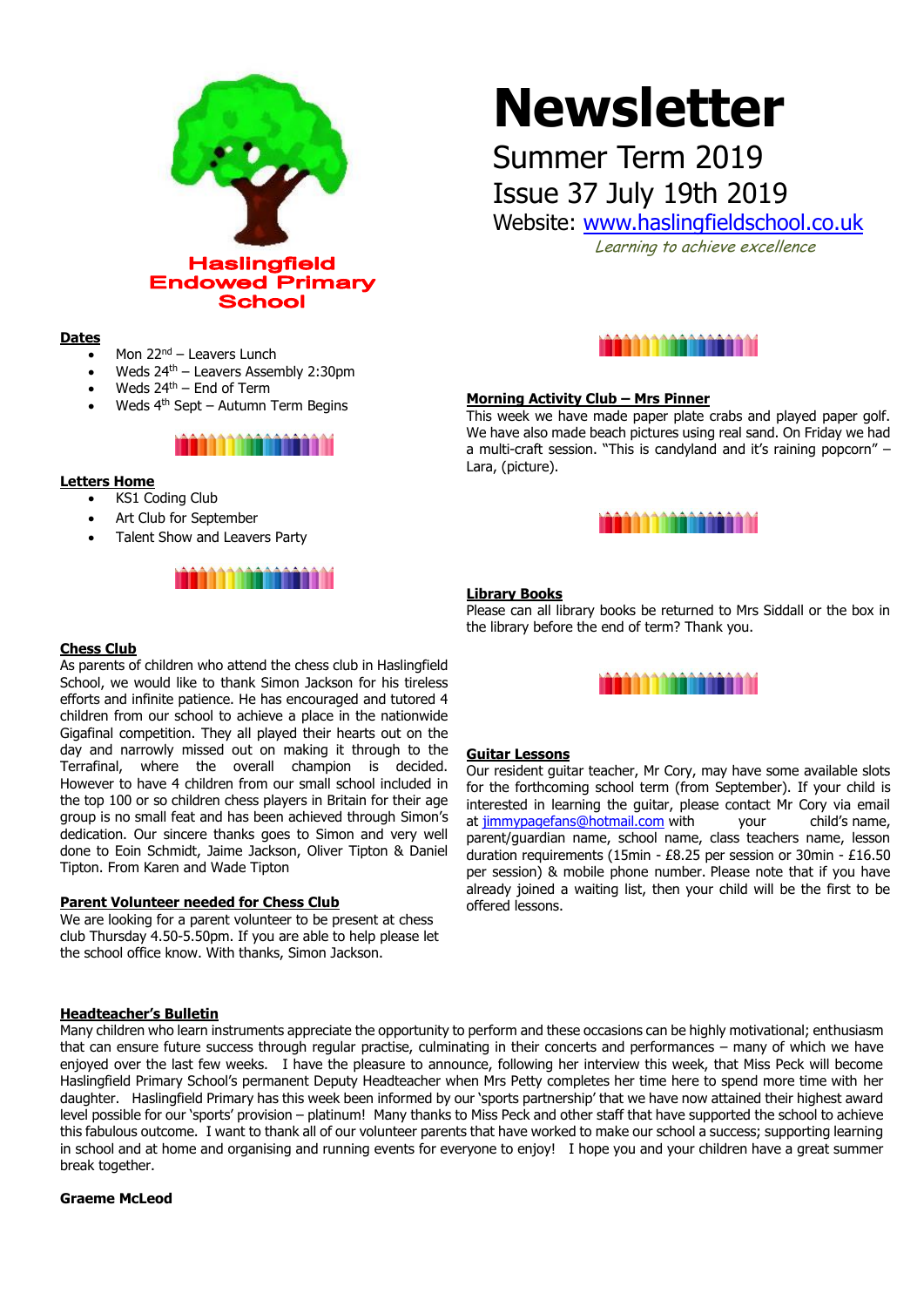### **Early Years and Key Stage 1**

# n an an Ann an A

**Ash Mrs Lightfoot and Mrs Symmons:** This week we have enjoyed listening to the older children play different instruments during assemblies and some of the children are now interested in learning an instrument themselves! In maths we have recapped subtraction and solved different problems using cubes to help. We have looked at how schools are different around the world and how children have different hobbies depending on where they live. In English we have been writing about our favourite memories from the year in Ash class. We have also been working hard on spelling and reading our tricky words. Today was our last Forest School session. We had lots of fun whittling sticks, roasting marshmallows, eating campfire toast and singing songs. Thank you to everyone who has helped out, we couldn't have done it without you.



**Birch – Mrs Fallon and Mrs Lovett:** We have really enjoyed 'Spanish week' this week, as part of our geography topic. We have learnt lots of interesting facts about Spain, learnt some Spanish words to describe summer and had a go at flamenco dancing! We have also learnt about the artist Pablo Picasso and had a go at making our own cubist selfportraits. We have learnt about the different foods that are popular in Spain and had fun tasting Paella, chorizo, olives and sun dried tomatoes. Most of us thought it was all yummy ... most!! In Maths we have been working through a summer Maths challenge which has been helping us revise our addition, subtraction, multiplication and shape work. In PE we have enjoyed our swimming and striking and fielding with Mr Seagrave. It will be our last swimming session on Monday and we will be having a play session. Today Birch 1's spent a lovely morning with Miss Petty and helped think about what their new classroom should look like.



**Hazel – Miss Peck:** We have had a lovely last full week in Hazel class this week. To begin the week we learnt about the country Spain and made comparisons to life in Spain and our country. The children completed a fact file about all of the different information that they had learnt. The children then wrote a postcard to the King of Spain telling him all about where we live and all of the wonderful things he would see or do if he should visit Cambridge. I would definitely want to visit Cambridge if I was to receive their postcards. In maths, the children have been completing maths challenge booklets and have loved solving the problems and finding the answers to the clues. The children have had a taste of Spanish life by tasting Spanish food including paella, chorizo, olives and sun dried tomatoes and have been practising their flamenco dancing moves. In Art, the children have been looking at the artist Picasso and have made a portrait using pastels inspired by his work. They look amazing! In PSCHE, the children have been learning about the scientific names for our bodies and have talked about the PANTS rule. They might come home singing a song linked to this! The children have loved their swimming sessions this week and had a fun swim filled with lots of games and activities on Wednesday. We really have had a wonderful year and I am so proud of all of the children and what they have achieved. I have loved every second of the past three years with this class. I would like to thank you for all of your support this year and wish you all a wonderful and restful summer holiday.